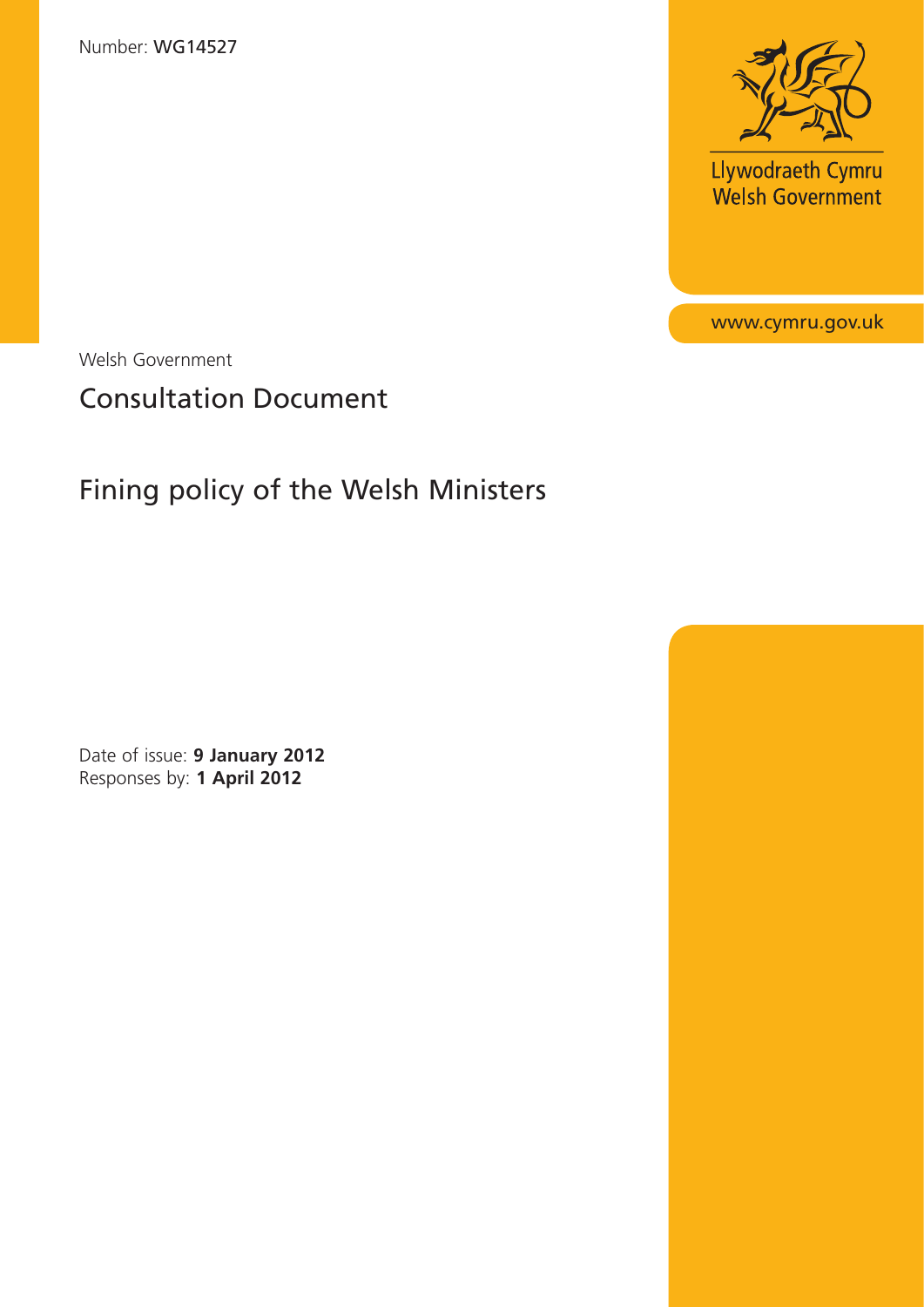# Fining policy of the Welsh Ministers

- **Overview** The Welsh Government is consulting on proposals to introduce a fining policy as part of the powers of sanction that may be applied to awarding organisations which breach their conditions of recognition.
- **How to** Responses to this consultation document should be e-mailed to the **respond** info.quals@wales.gsi.gov.uk consultation mailbox to arrive by the 1 April 2012 at the latest.

**Further** Large print, Braille and alternate language versions of this **information** document are available on request. **and related documents** The consultation and response form are available on the Welsh Government's website at www.wales.gov.uk/consultations

**Contact** For further information: **details** Wayne Scoberg Qualifications and Learning Division Welsh Government Ty'r Llyn Swansea Enterprise Park Swansea SA6 8AH e-mail: info.quals@wales.gsi.gov.uk

Tel: 01792 765853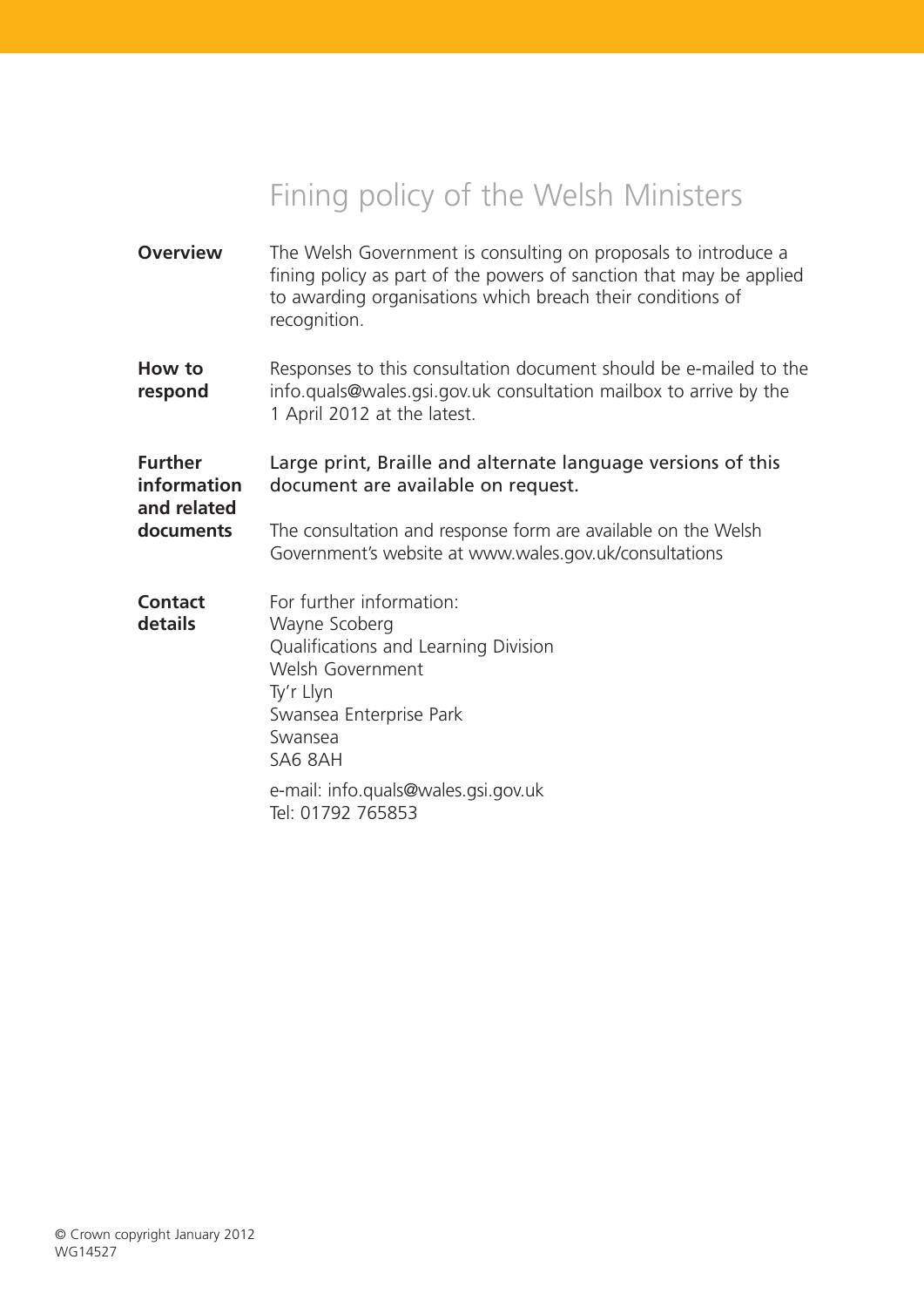### **Data** How the views and information you give us will be used

### **protection**

Any response you send us will be seen in full by Welsh Government officials dealing with the issues which this consultation is about It may also be seen by other Welsh Government officials to help them plan future consultations.

The Welsh Government intends to publish a summary of the responses to this document. We may also publish responses in full. Normally, the name and address (or part of the address) of the person or organisation who sent the response are published with the response. This helps to show that the consultation was carried out properly. If you do not want your name or address published, please tell us this in writing when you send your response. We will then blank them out.

Names or addresses we blank out might still get published later, though we do not think this would happen very often. The Freedom of Information Act 2000 and the Environmental Information Regulations 2004 allow the public to ask to see information held by many public bodies, including the Welsh Government. This includes information which has not been published. However, the law also allows us to withhold information in some circumstances. If anyone asks to see information we have withheld, we will have to decide whether to release it or not. If someone has asked for their name and address not to be published, that is an important fact we would take into account. However, there might sometimes be important reasons why we would have to reveal someone's name and address, even though they have asked for them not to be published. We would get in touch with the person and ask their views before we finally decided to reveal the information.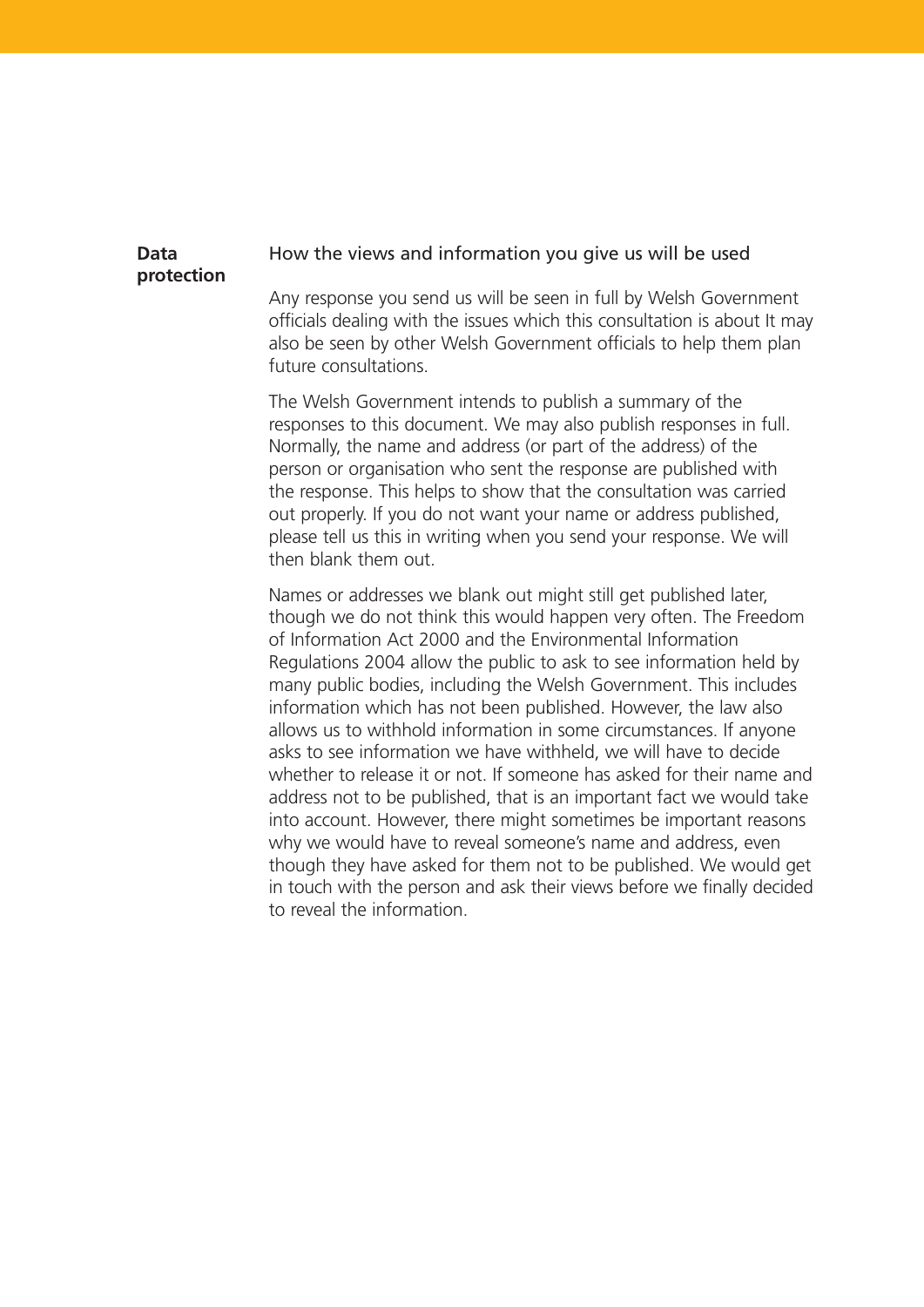## **Contents**

### Paragraph

| <b>Ministerial Forward</b>                      |         |
|-------------------------------------------------|---------|
| Background                                      | $1 - 3$ |
| Approach                                        | 4-6     |
| Determining whether to levy a financial penalty | 7       |
| Determining the level of a financial penalty    | $8 - 9$ |
| <b>Procedural Matters</b>                       | 10      |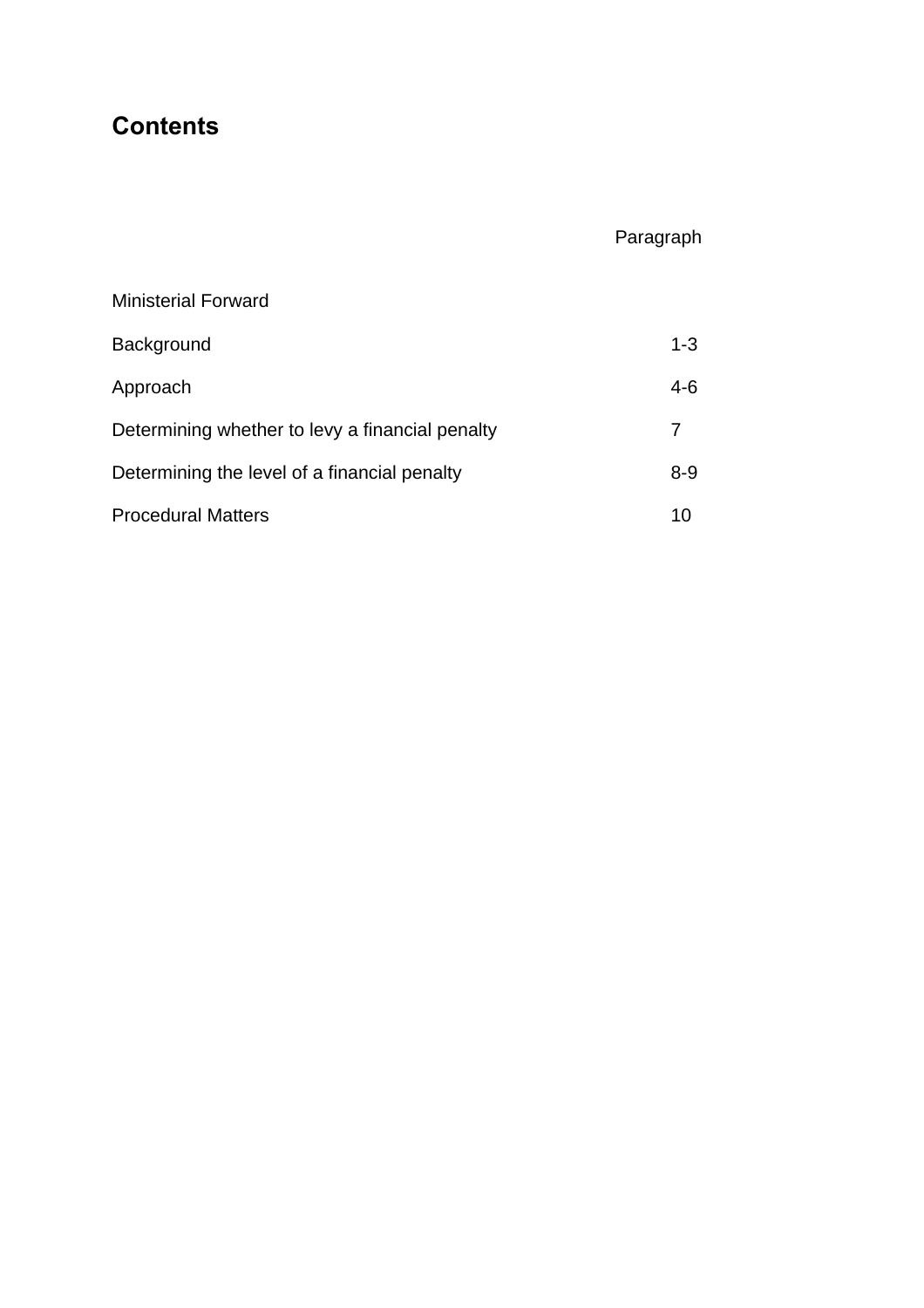### **Ministerial foreword**

The Education Act 2011 ("the 2011 Act") contains new provision on the regulation of qualifications in Wales. In particular, the 2011 Act reduces the restrictions on the Welsh Ministers powers to direct or withdraw recognition from awarding organisations and also introduces a new power to impose fines on awarding organisations which breach conditions of their recognition.

I would like to take this opportunity to consult with stakeholders on our policy in this area, which sets out how we intend to use these new powers of regulation. I invite and welcome your comments.

Since taking office I have been honest where I have seen failings in the education system. Awarding organisations play a vital role in ensuring that our learners receive appropriate recognition for their studies and achievements. When things go wrong there can be direct and serious implications for learners and I want to ensure that we do all that we can to reduce and mitigate against errors in the qualifications system.

We have launched a Review of Qualifications. One of the aims of the review is to ensure that confidence in the system is maintained and built upon. Errors, such as those that were widely reported in the summer of 2011 can undermine confidence in the system. The changes introduced by the Education Act 2011 allow us to use a wider range of sanctions that will help address such problems. We intend to implement these new powers in time for the summer examination series in 2012.

I believe that the use of powers of sanction, including financial penalties, focused on securing compliance with the conditions of recognition, will provide the right incentives for awarding organisations to meet the standards required of them.

Any financial penalty imposed will be appropriate in the circumstances of the case, and should provide an adequate incentive both to the awarding organisation in question and to all awarding organisations to comply with conditions of recognition. Our focus in using them is:

- As a means of challenging and changing inappropriate behaviour to give awarding organisations the appropriate incentives to take, or stop taking, action needed to perform effectively.
- To deter future non-compliance by providing a clear public signal about behaviour that is unacceptable and using appropriate penalties for poor performance.
- Where relevant, as a way to prevent awarding organisations benefiting from non-compliance, particularly where an organisation has gained financially from a breach.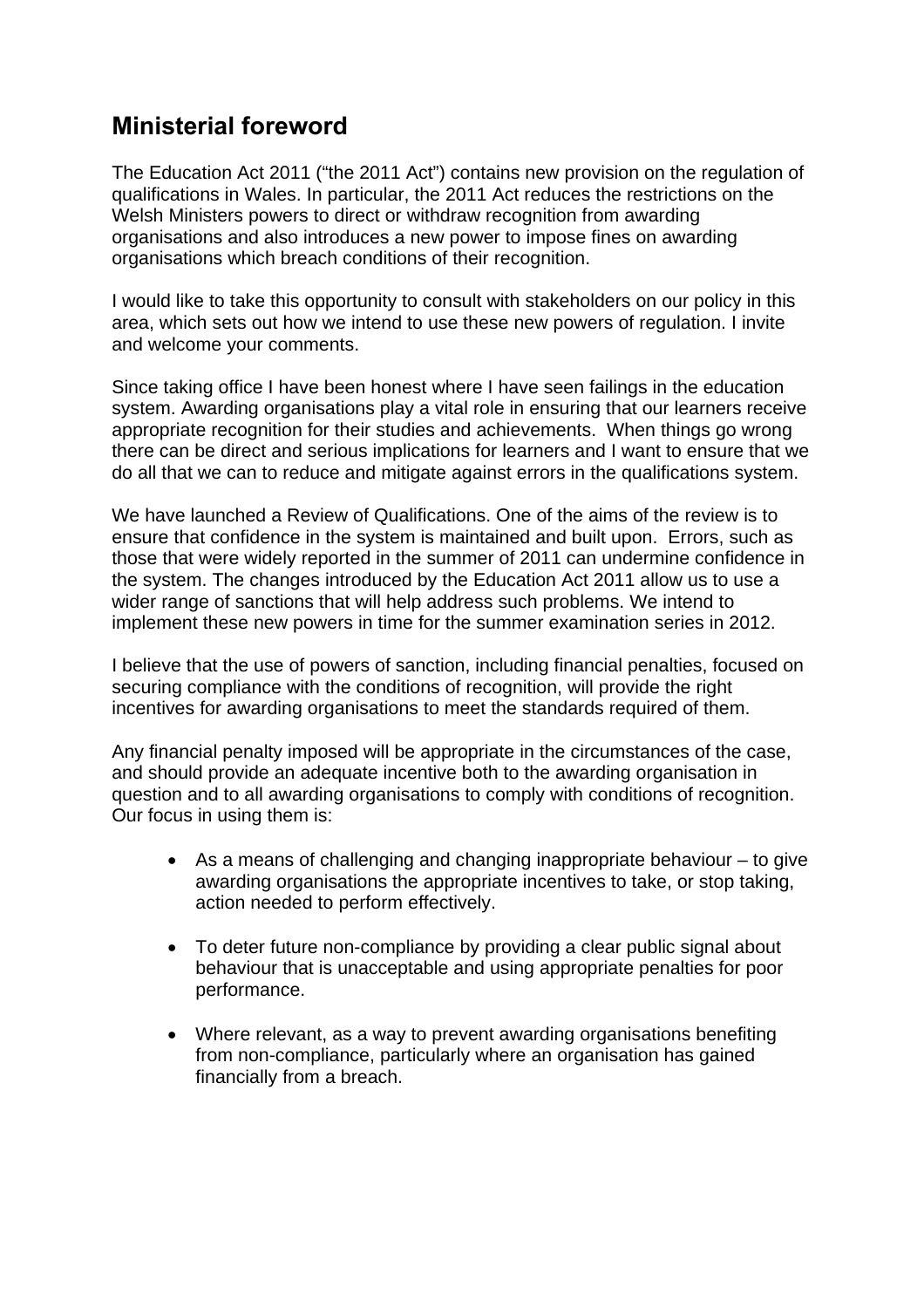#### **Background**

1. The Education Act 2011, which received Royal Assent in November 2011, amended Part V of the Education Act 1997 ("the 1997 Act") (http://www.legislation.gov.uk/ukpga/1997/44/contents) so as to provide the Welsh Ministers with additional functions in relation to the regulation of qualifications in Wales. These additional functions include the power to impose financial penalties on recognised awarding organisations which have breached a condition of their recognition. It is the intention of Welsh Government to implement these powers in time for the summer examination series in 2012. This statement sets out the principles that the Welsh Ministers will apply when exercising their powers to impose financial penalties on awarding organisations.

2. Section 32AB of the 1997 Act provides that the amount of any financial penalty must be appropriate in all the circumstances of the case and must not exceed 10 per cent of the awarding organisations turnover. The turnover of an awarding organisation is to be determined in accordance with an Order made by the Welsh Ministers, which is intended to be made in May 2012. The 10 per cent limit applies to each breach for which a penalty is imposed. It is not a cumulative limit for a financial year.

3. In imposing any penalty, the Welsh Ministers must follow the procedural requirements set out in section 32AA of the 1997 Act which specifies the arrangements for notifying and consulting affected parties. This is set out in detail below in the 'Procedural matters' section.

### **Approach**

4. The Welsh Ministers will impose a financial penalty on an awarding organisation when this represents the most proportionate and appropriate response to the breach of any of the conditions on which an organisation is recognised. These conditions are imposed on awarding organisations by the Welsh Ministers under section 30(1) of the 1997 Act.

5. The Welsh Ministers expect financial penalties to be particularly appropriate in response to serious, deliberate or persistent breaches of conditions of recognition by an awarding organisation. Particular attention will be made to ensure that an awarding organisation does not gain a financial benefit from any non-compliance. The power to fine will not be used if another sanction is more appropriate to the circumstances of the case. In some cases it may be necessary to use the Welsh Ministers' power to impose monetary penalties in conjunction with one or more of their other enforcement powers.

6. Each awarding organisation is subject to conditions of recognition as referred to in paragraph 4 above. These conditions of recognition must be met on an ongoing basis; they provide a clear framework within which awarding organisations can operate and develop, and regulatory action (including fining) can only be taken where one or more conditions have been breached. The overall approach to regulation including monitoring and sanctions (such as the new fining powers), seeks to encourage compliance and deter non-compliance. If a condition has been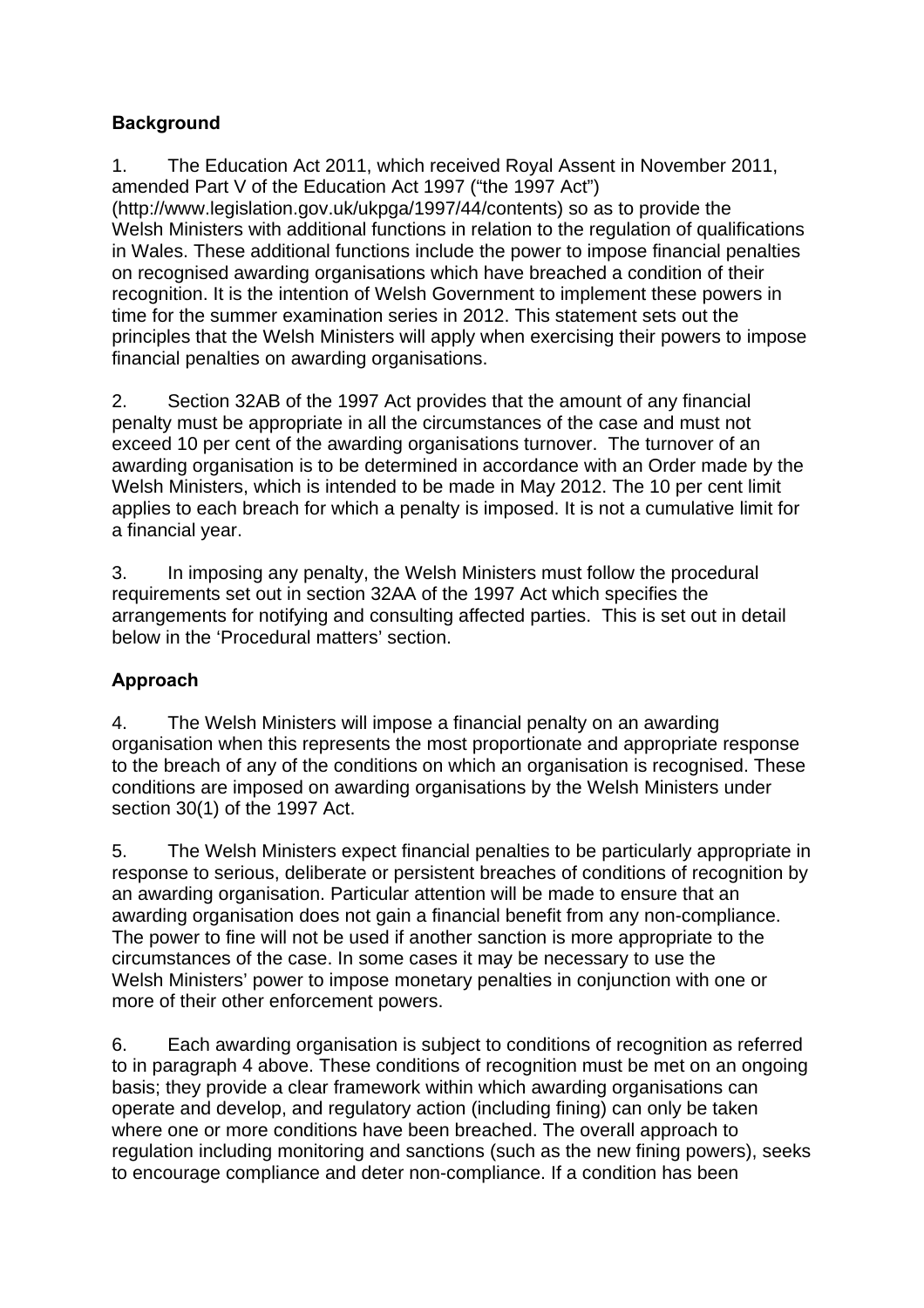breached the Welsh Ministers will therefore consider how best to use the range of powers to:

- Ensure that the awarding organisation takes appropriate action to bring itself back into compliance with its conditions of recognition.
- Prevent the awarding organisation gaining from the breach.
- Deter future breaches of conditions of recognition (including by other awarding organisations).
- Give a clear message to the awarding organisation and the qualifications sector at large where the Welsh Ministers believe a breach to be unacceptable.

#### **Determining whether to levy a financial penalty**

7. If it is identified that an awarding organisation is breaching or has breached one or more of its conditions of recognition the Welsh Ministers may decide to impose a financial penalty. The decision as to whether to impose such a penalty will take into account the particular facts and circumstances of the case. The following is a non-exhaustive list of factors which the Welsh Ministers will consider:

- The seriousness of the breach, particularly in relation to the standard, level of public confidence in, or efficiency of the provision of qualifications.
- The impact of the breach on purchasers, learners and users of qualifications.
- The impact of the breach on the Welsh Minister's ability to regulate the organisation robustly, confidently and effectively in future.
- Whether the breach was prolonged or repeated.
- Whether an awarding organisation has breached conditions of recognition in the past and, if so, whether this has occurred regularly.
- Whether the circumstances from which the breach arose were within the control of the awarding organisation.
- Whether the breach was deliberate or accidental and, if accidental, whether it was negligent or reckless and whether it gives rise to concerns about the organisation's management or systems of control.
- Whether a financial penalty would increase the likelihood of compliance with conditions of recognition in the future (this would include compliance by other awarding organisations).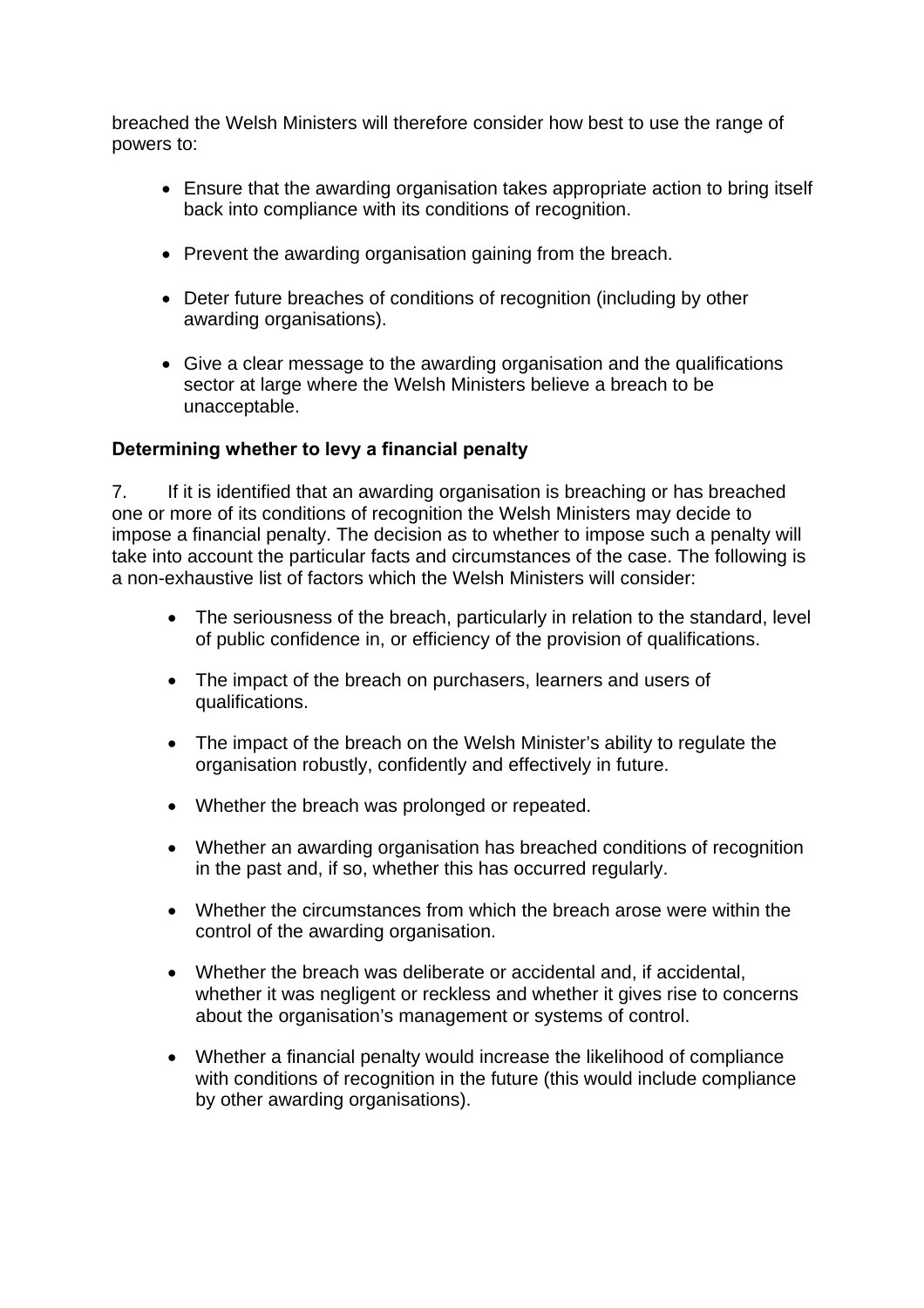#### **Determining the level of a financial penalty**

8. The Welsh Ministers must determine the level of financial penalty in accordance with section 32AB of the 1997 Act. This states that the amount of financial penalty must not exceed 10 per cent of the awarding bodies turnover, as determined in accordance with an Order made by the Welsh Ministers. The proposed approach to determining the turnover of awarding organisations will be the subject of a separate consultation due to commence mid-January.

9. In deciding an appropriate level of the fine, the Welsh Ministers will take into account all the circumstances of the case in question. A number of factors are likely to be relevant to the decision as to what would be an appropriate monetary penalty in a particular case. These issues will vary from case to case, but will be closely related to those determining whether to impose a penalty at all. For this reason all the factors listed above for 'Determining when to levy a financial penalty', will be relevant in considering the level of fine that an awarding organisation should pay. The number of factors that apply in a particular case will be taken into account when the level is set – the more reasons there are for imposing the penalty, the higher the penalty that may be imposed (other things being equal). The Welsh Ministers will also take into account a number of other factors. These additional factors could be aggravating factors, which may lead to a higher penalty, or mitigating factors which may reduce the level of a penalty. The following is a non-exhaustive list of other factors which will be considered in determining the size of the financial penalty to impose:

- Steps taken by the awarding organisation since the breach to rectify and/or prevent any recurrence of the breach.
- Whether the breach was reported to the Welsh Ministers by the awarding organisation, and any attempt to conceal the breach.
- The level of cooperation with any investigation carried out by the Welsh Ministers.
- Whether the breach gave rise to financial gain or competitive advantage.
- The provision of restitution and compensation to those affected by the breach.
- The relative seriousness of the breach compared to other breaches for which fines have been levied.

#### **Procedural matters**

10. Under section 32AA (6) and (7) of the 1997 Act, the Welsh Ministers must give notice to an awarding organisation before imposing any fine under these new powers. This notice must set out the reasons for imposing the fine, as well as providing the awarding organisation with an opportunity to make representations about the proposal to fine within a time period specified in the notice. We will send this notice to the address of the awarding organisation provided at the point of recognition, unless a change of address has been notified at a later stage.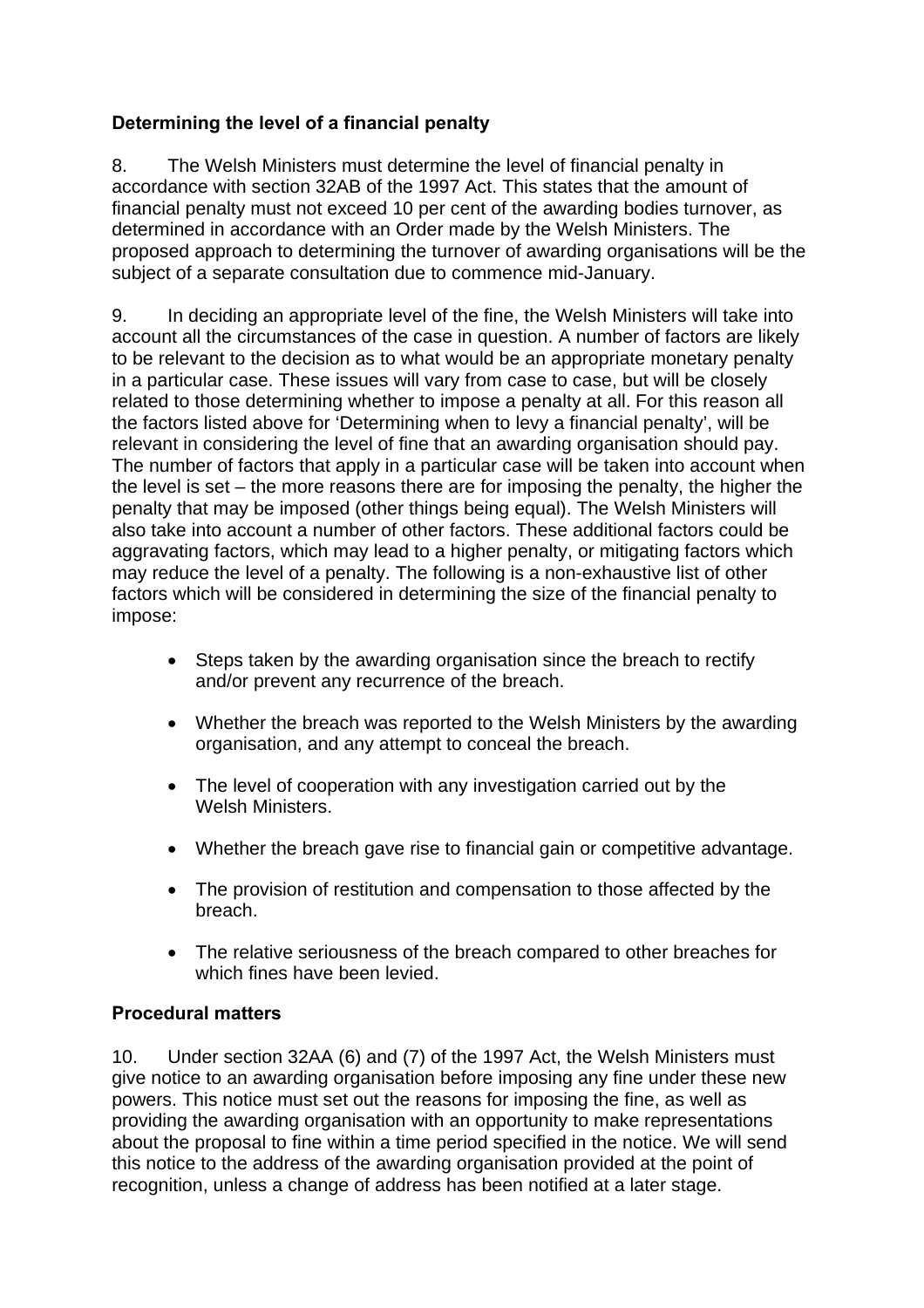11. Awarding organisations will have at least 28 days, beginning on the day any notice is received, to make written representations to the Welsh Ministers on the proposal to fine. Following consideration of any representations received, the Welsh Ministers will then determine whether to withdraw, vary or confirm the fine.

12. If the Welsh Ministers decide to continue to impose a penalty they will issue a notice under section 32AA (10) of the 1997 Act. This will detail the grounds for imposing the penalty, how payment should be made and the consequences of non-payment. Awarding organisations will always have at least 28 days in which to make payment, although the exact period in each case will be specified in the notice. The notice will also detail the awarding organisation's right to appeal against the decision of the Welsh Ministers to impose a fine, and will set out the deadline for bringing such an appeal.

13 Under section 32AC of the 1997 Act, the awarding organisation may appeal to the First Tier Tribunal. An appeal under this section can be against either a decision by the Welsh Ministers to impose a fine, or a decision as to the amount of penalty imposed. An appeal could also be brought against both of these decisions. When an awarding organisation decides to appeal to the Tribunal, the requirement to pay its financial penalty is suspended pending the determination of the appeal by the First Tier Tribunal. When the Welsh Ministers issue notice of a proposal to issue a financial penalty details of the appeals procedure will accompany the notice.

14 The Tribunal can decide to withdraw, vary or confirm the penalty. It could also decide to impose a different or additional sanction which was previously available to the Welsh Ministers, or to remit the decision on whether to confirm the requirement to pay the penalty, or any other matter relating to that decision, back to the Welsh Ministers to consider.

15. Where an organisation does not pay the penalty they will be liable to pay interest on the debt, as set out in section 32AD of the 1997 Act. The Welsh Ministers may also issue proceedings though the courts to recover any amount of unpaid penalty and interest.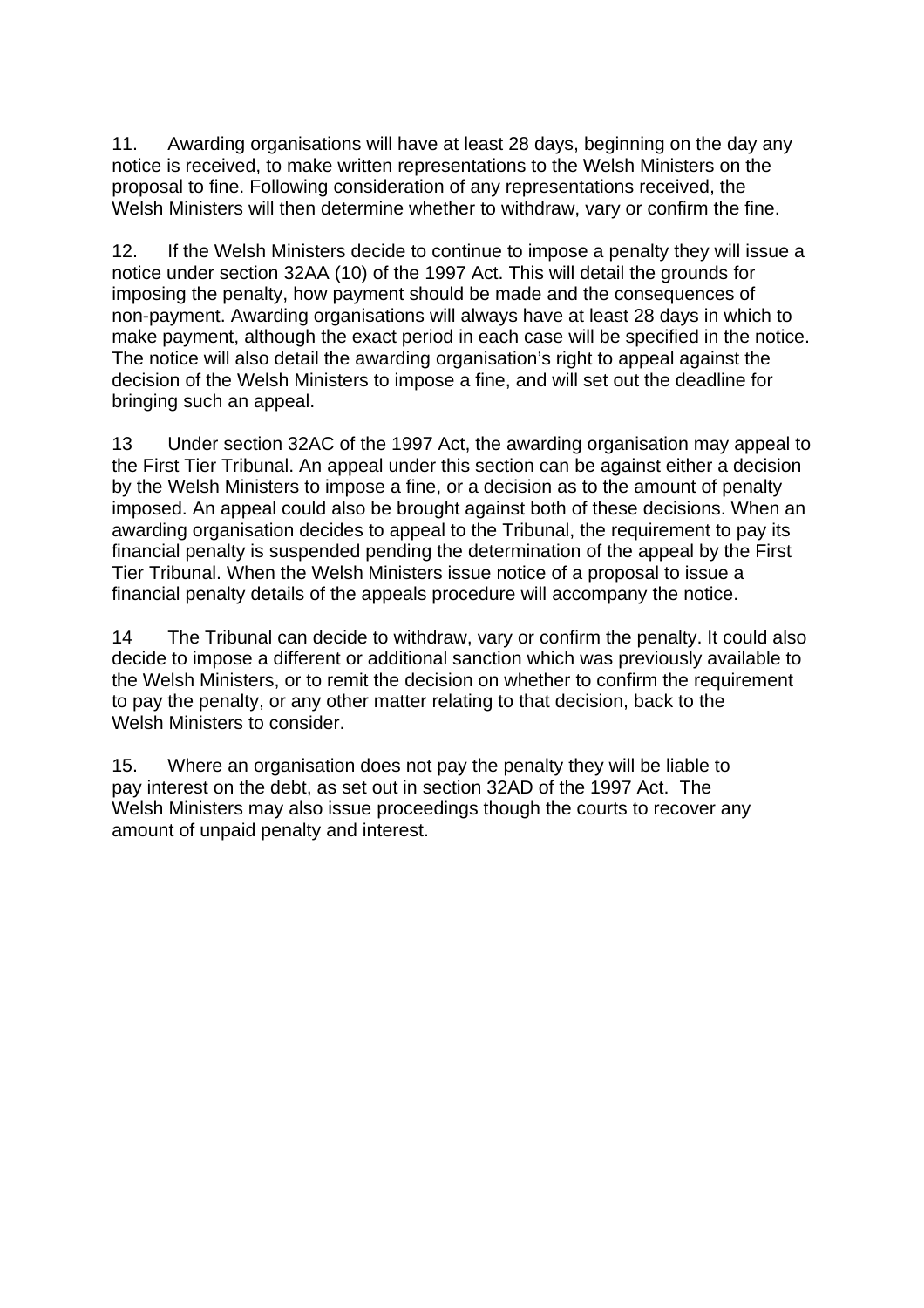### **Fining Policy of Welsh Ministers**

**Consultation Response Form** Your name: Organisation (if applicable):

e-mail/telephone number:

Your address:

**Responses should be returned by 1 April 2012 to:** 

**Fining Policy consultation Qualifications and Learning Division Department for Education and Skills Welsh Government Tŷ'r Llyn Swansea Enterprise Park SA6 8AH** 

**or completed electronically and sent to:** 

**info.quals@wales.gsi.gov.uk** 

1. Do you agree with the proposed approach outlined in paragraphs 4–6 for Welsh Ministers to impose a financial penalty on an awarding organisation?

| .<br>-----<br>vgree<br>ıree<br>$-$ | sure<br>NI |  |
|------------------------------------|------------|--|
|------------------------------------|------------|--|

| Comments: |  |  |  |
|-----------|--|--|--|
|           |  |  |  |
|           |  |  |  |
|           |  |  |  |
|           |  |  |  |
|           |  |  |  |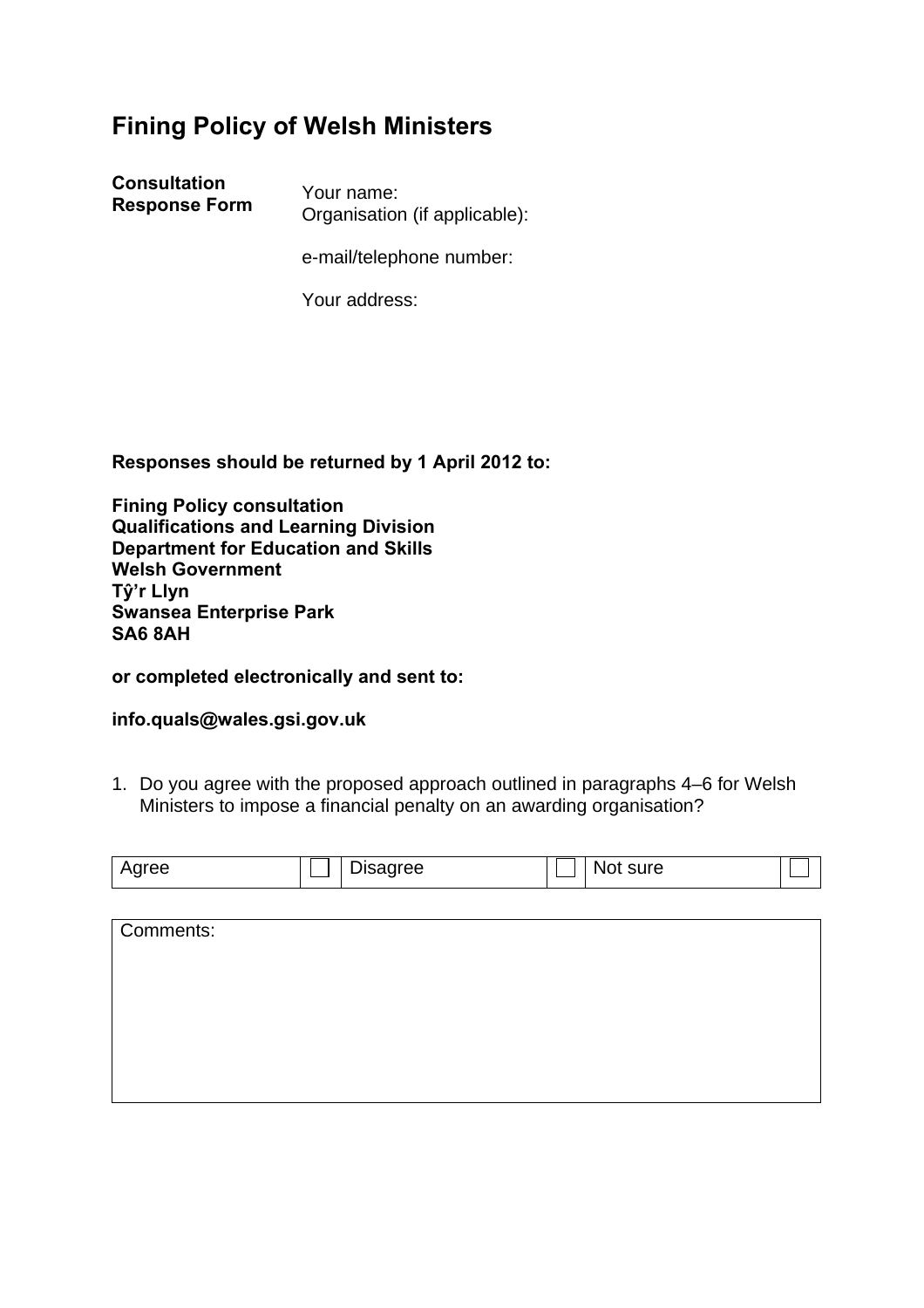2. Do you agree with the proposal for determining whether to levy a financial penalty on an awarding organisation outlined in paragraph 7?

| agree<br>Aaree<br>ັ | : sure<br>זמצי |  |
|---------------------|----------------|--|
|---------------------|----------------|--|

| Comments: |  |  |  |
|-----------|--|--|--|
|           |  |  |  |
|           |  |  |  |
|           |  |  |  |
|           |  |  |  |

3. Do you agree with the proposal for determining the level of a financial penalty outlined in paragraphs 8–9?

|--|

| Comments: |  |  |
|-----------|--|--|
|           |  |  |
|           |  |  |
|           |  |  |
|           |  |  |
|           |  |  |

4. The procedural matters set out in paragraphs 10–15 are statutory requirements set out on the face of the Education Act 1997. Do you have any thoughts or suggestions on procedural matters which go beyond these statutory requirements?

| Comments: |  |  |  |
|-----------|--|--|--|
|           |  |  |  |
|           |  |  |  |
|           |  |  |  |
|           |  |  |  |